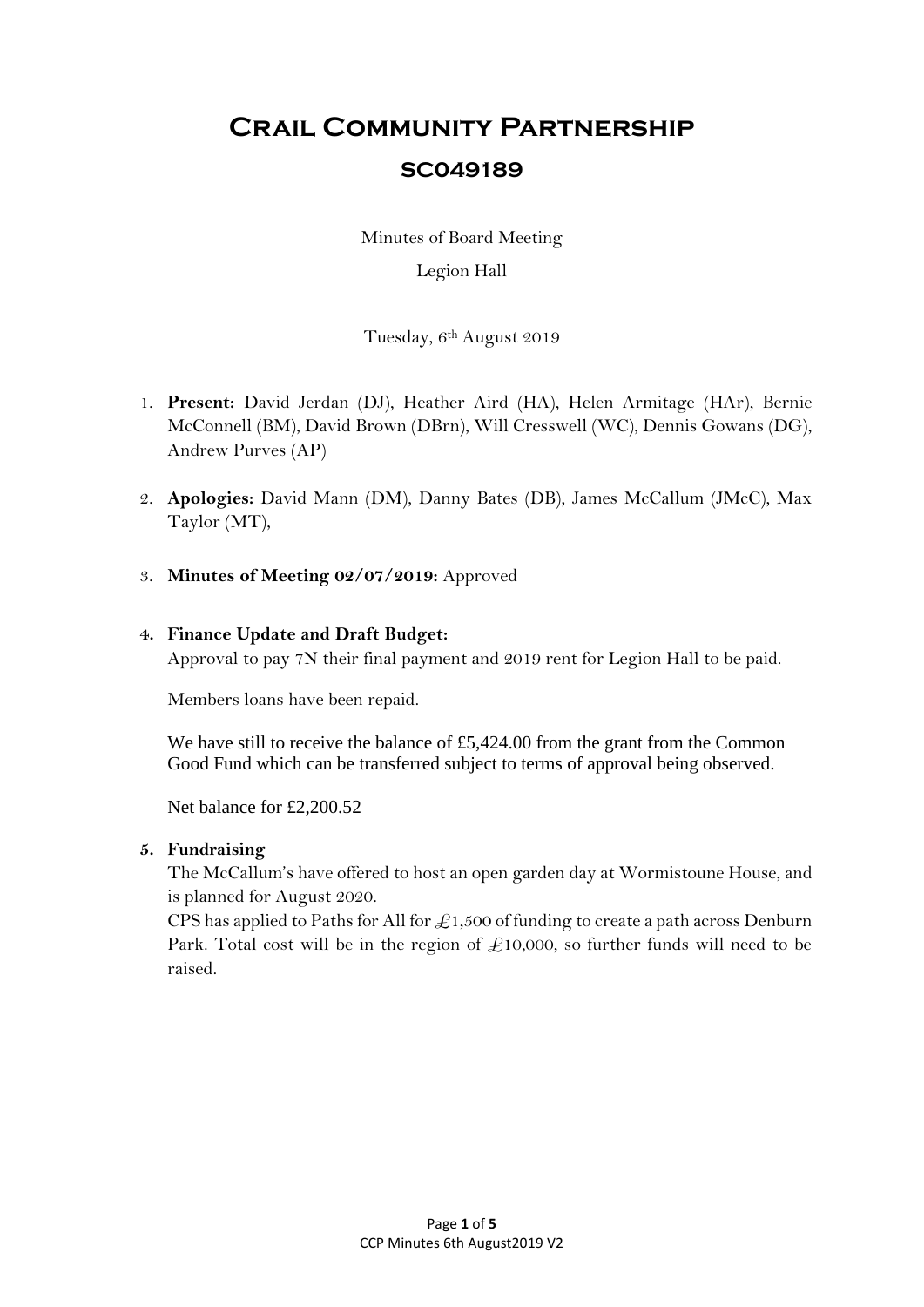#### **6. Membership Update**

| 06/08/2019          | 04/07/19           | 04/06/19           |
|---------------------|--------------------|--------------------|
| 118 Members (inc. 4 | 103 Members        | 89 Members         |
| associates)         | (inc. 4 associate) | (inc. 4 associate) |
| $114$ Life          | $101$ Life         | 87 Life            |
| 4 Annual            | 2 Annual           | 2 Annual           |

The Golf Club has agreed to push membership and will email their members with a short statement about CCP and a membership form. Expected publication this week. Option is available for people to join online, and this is happening.

# **7. Charrette Report Update**

Drop-In centre to be run on 17<sup>th</sup> August. HA and DG to plan the materials for this. Community Hall is booked from 9am to 1pm, with opening hours planned at 10:00 to 12:00. Tea and coffee will be provided.

Willie Rennie visited Crail on the 18<sup>th</sup> July and was presented with a copy of the Crail Local Place Plan and was given a tour of the relevant locations discussed in the report. Willie Rennie is planning to organise an event in Holyrood to give CCP an opportunity to meet relevant people there, probably in September.

Still need to complete distribution to FC Head of Services and CEO.

Trustees encouraged to distribute reports, stocks of reports are held by DG, DJ and HA.

Agreement to distribute copies of the report to Crail businesses in conjunction with a request to engage with [www.Crail.info.](http://www.crail.info/) 

#### **8. Sub Committees**

# **Harbour**

Meetings continue, with short-term plan for presentation from Shellfish consultant. Also there are plans to look at a brownfield site in Crail for fishermen's equipment storage.

EU funding may be available to help with harbour development, but of course Brexit may impact this.

# **Crail North**

Since our last meeting we have engaged further with Steven Tolson and have obtained consultancy rates from him for any assistance we ask from him with the Master planning process. Holidays part have interrupted progress but this will now be picked up again.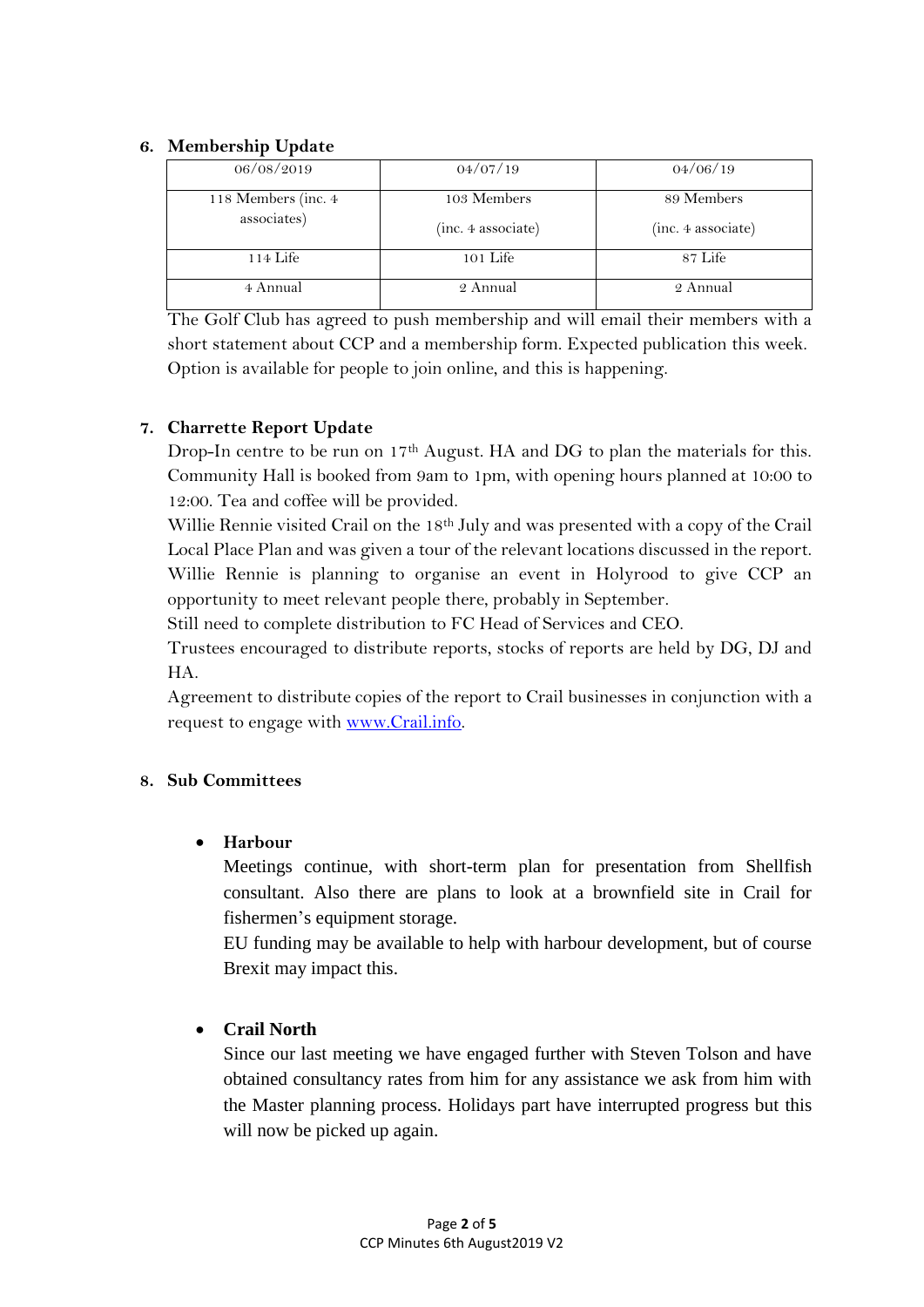On Friday 9th August CCP will meet with John Hamilton CEO of Winchburgh Developments and the Finance Director of West Coast Capital. Our aim is to learn from the Winchburgh experience, to get recommendations for team members to deliver the Masterplan Consent Area process and to determine if they might be interested in an introduction to our landowners as potential developers.

We need to pursue Scottish Government re the Masterplan Consent Area and seek funding support.

We need to further engage with Fife Council planners and the principal land owner.

#### **Strategy**

JMcC will follow up with EDF at senior level to describe the vision of what could develop at Roome Bay.

DG/HA will also follow-up with Fiona Grubb of EDF who previously presented to Wind Farm plans to the Community Council.

# **Environment/Woodlands**

Kirk has advised that it is unlikely to approve a change of use for the land North of Crail, but a final decision will be dependent on the new permanent minister being in place.

Fife Coast and Countryside Trust has created a draft design and quotation for work to create a path across Denburn Park. National Trust for Scotland has been consulted on the change of use, and have no problems with the plans and in fact are very supportive.

Funding  $(£1,500)$  has been applied for with Paths for All, but more will be required.

# **Community Facilities**

DG & DJ met with Ian Leaver of DTAS late July, to get input on Asset Transfer. Very useful meeting and received valuable booklets and guidelines. DTAS also suggested that we take advantage of free consulting days offered by Scottish Land Fund and managed by Enterprise Accelerator. This has been initiated and the first meeting takes place next week.

#### **Website**

[www.crailcommunitypartnership.org](http://www.crailcommunitypartnership.org/) has been created by HA, so hearty congratulations. HA advised that she needs frequent updates to keep this interesting and informative for CCP members.

Minute of CCP meetings to be carried in an archive on the website.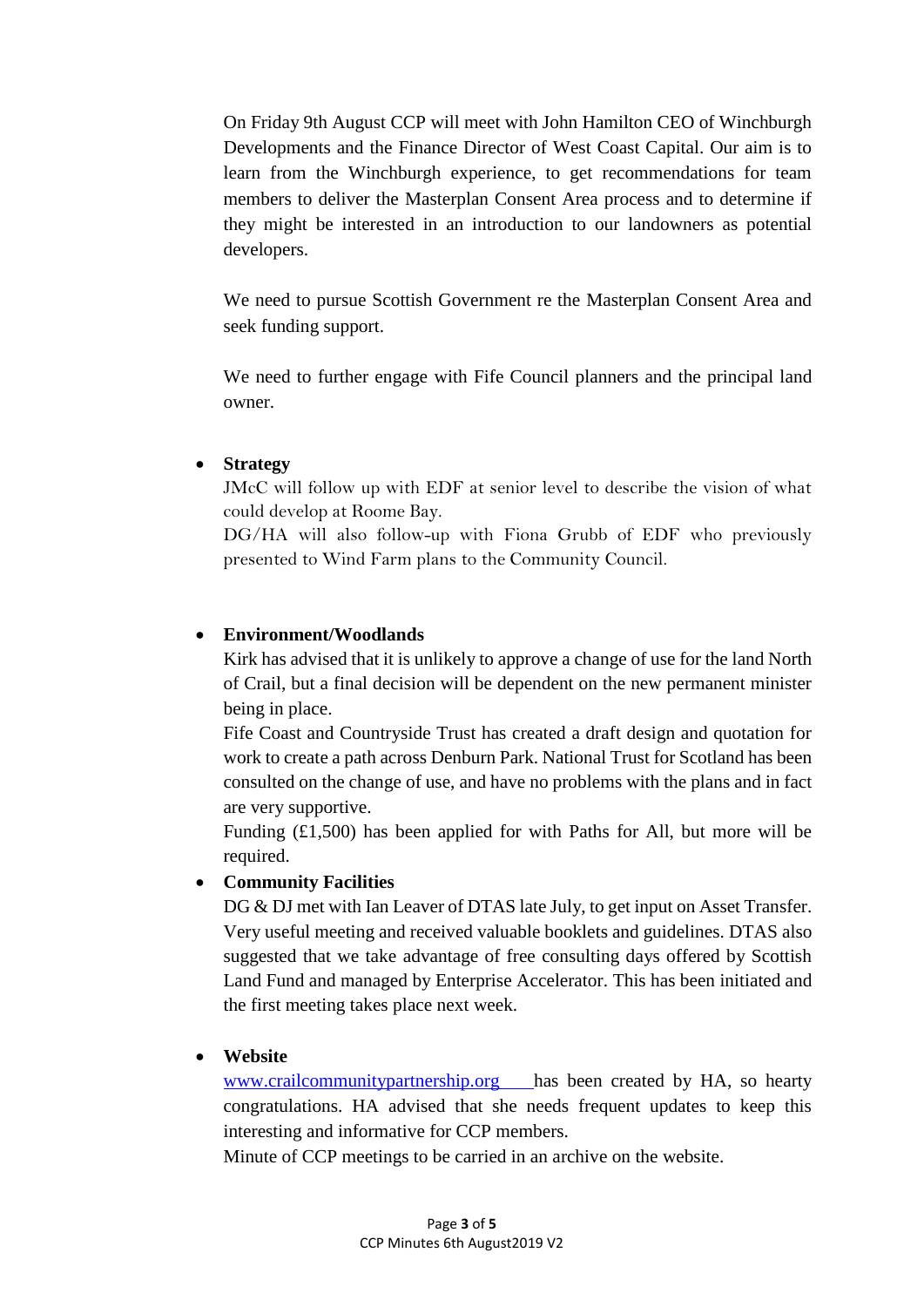[Crail.info](http://crail.info/) registered for new website. Funding support has been offered by CPS, Food Festival, Crail Festival, Crail Folk Club, Community Council, Crail Community Trust and Crail Matters. Crail.info will be owned by Crab Publishing and thus all finances will flow through this company. Plans are to engage Crail businesses with a fee for one page.

**AOCB;** Engagement with Sustrans to develop study on Crail's traffic issues. This will be lead from Community Council. DJ.

**Date of next meeting:** 3rd September 2019

Submitted,

Dennis Gowans

Secretary

Signed by Chairman, David Jerdan…………………………………. Date………./…../…….